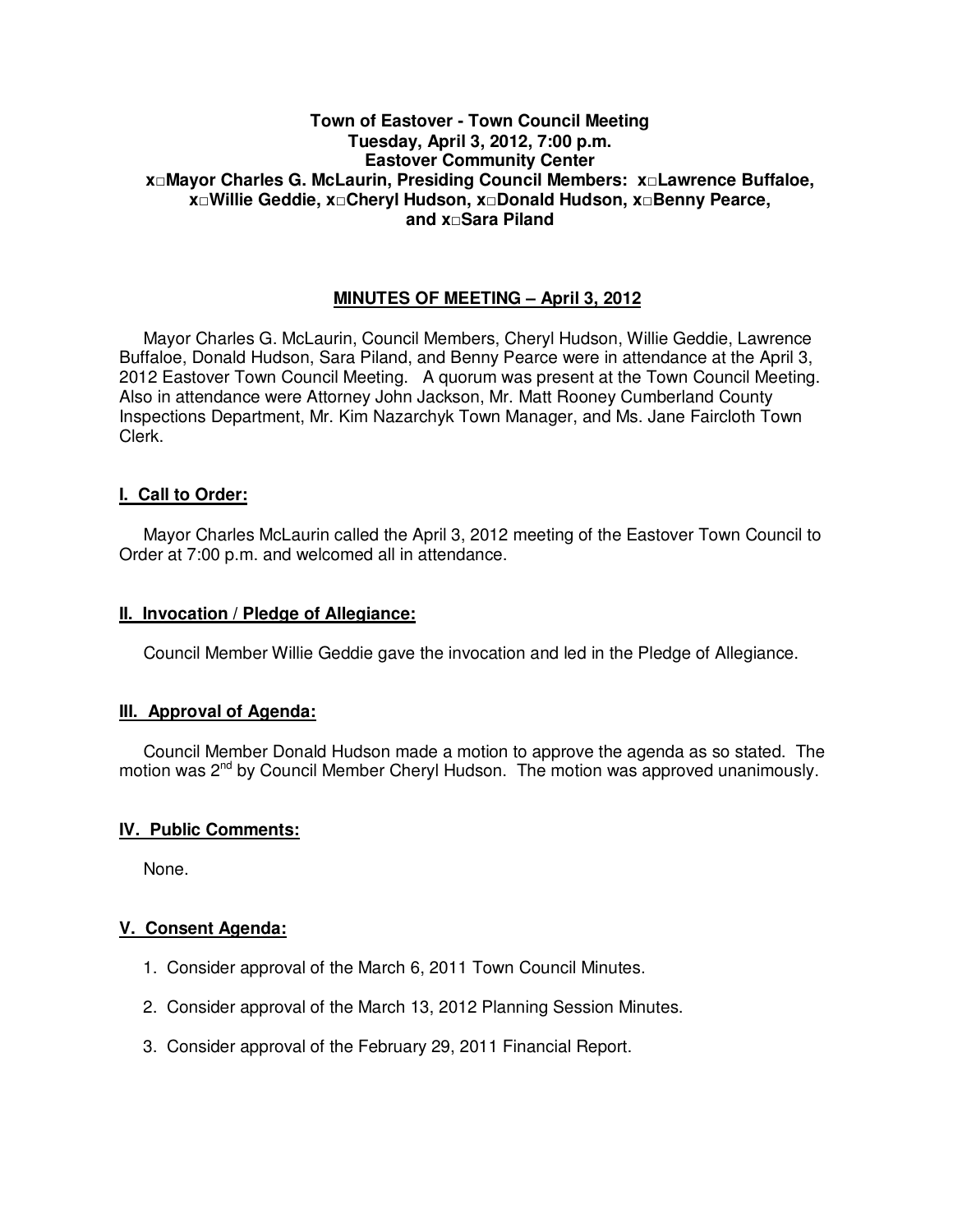Council Member Lawrence Buffaloe made a motion to approve the Consent Agenda as stated. The motion was  $2^{nd}$  by Council Member Benny Pearce. The motion was approved unanimously.

#### **VI. Discussion Agenda:**

### **Agenda Item #1:**

#### **Briefing by Mr. Morgan Johnson, Chairman Eastover Sanitary District (ESD).**

Mr. Morgan Johnson, Chairman Eastover Sanitary District updated the Council on the ESD projects. He stated that because the ESD II water line was not officially released for service until October 13, 2011, ESD is extending the discount period to connect and waiver of the lateral fees until April 13, 2012. To accommodate our customers, the deadline will be extended from March 31, 2012, as was originally established, to the April 13, 2012 deadline.

 Mr. Johnson stated that to receive the lateral fee waiver, the customer must have their service inspected by the Cumberland County Inspection Department and connected to the water system by Friday, April 13, 2012. He stated NO extensions will be given after this date. After April 13, 2012, if you wish to connect you will be required to pay the entire cost of the lateral fee, currently \$1,620.00.

 Mr. Johnson stated that the Department of Transportation (DOT) has been slow to give approval because they have been paving. When DOT is paving they own the roadway. DOT has now completed their paving project and we hope to start with the water pipeline from Dunn next week.

 Mr. Johnson also talked to the Town Council concerning the Koenig property issue that is coming before the County Planning Board. Koenig Properties is asking for Zoning of R15, which will be four houses per lot. He stated that ESD will oppose that issue. He stated that there are no limitations by Fayetteville by our Charter. He stated that ESD does not serve any customers in Fayetteville. Mr. Johnson stated that Koenig properties paid for the pump Station not PWC. He is asking for each person to personally oppose this proposed annexation by Fayetteville of the Koenig properties.

#### **Agenda Item #2:**

### **CASE NO. 12-042. CONSIDERATION OF EASTOVER SANITARY DISTRICT, REQUEST FOR A C(P) SITE PLAN REVIEW, COUNTY ZONING ORDINANCE; ZONING: C(P) SITE PLAN REVIEW, COUNTY ZONING ORDINANCE; ZONING: C(P); TOTAL ACERAGE: 0.69 +/-; LOCATION: 3324 BAYWOOD ROAD (SR 1831).**

 Council Member Cheryl Hudson asked the Town Council to be excused from Case No. 12-02, as she has personal interest in this property. Council Member Sara Piland made a motion for Ms. Hudson to be excused from any discussions or decisions on this Case No. 12-042. Council Member Lawrence Buffaloe 2<sup>nd</sup> the motion. The motion was approved unanimously.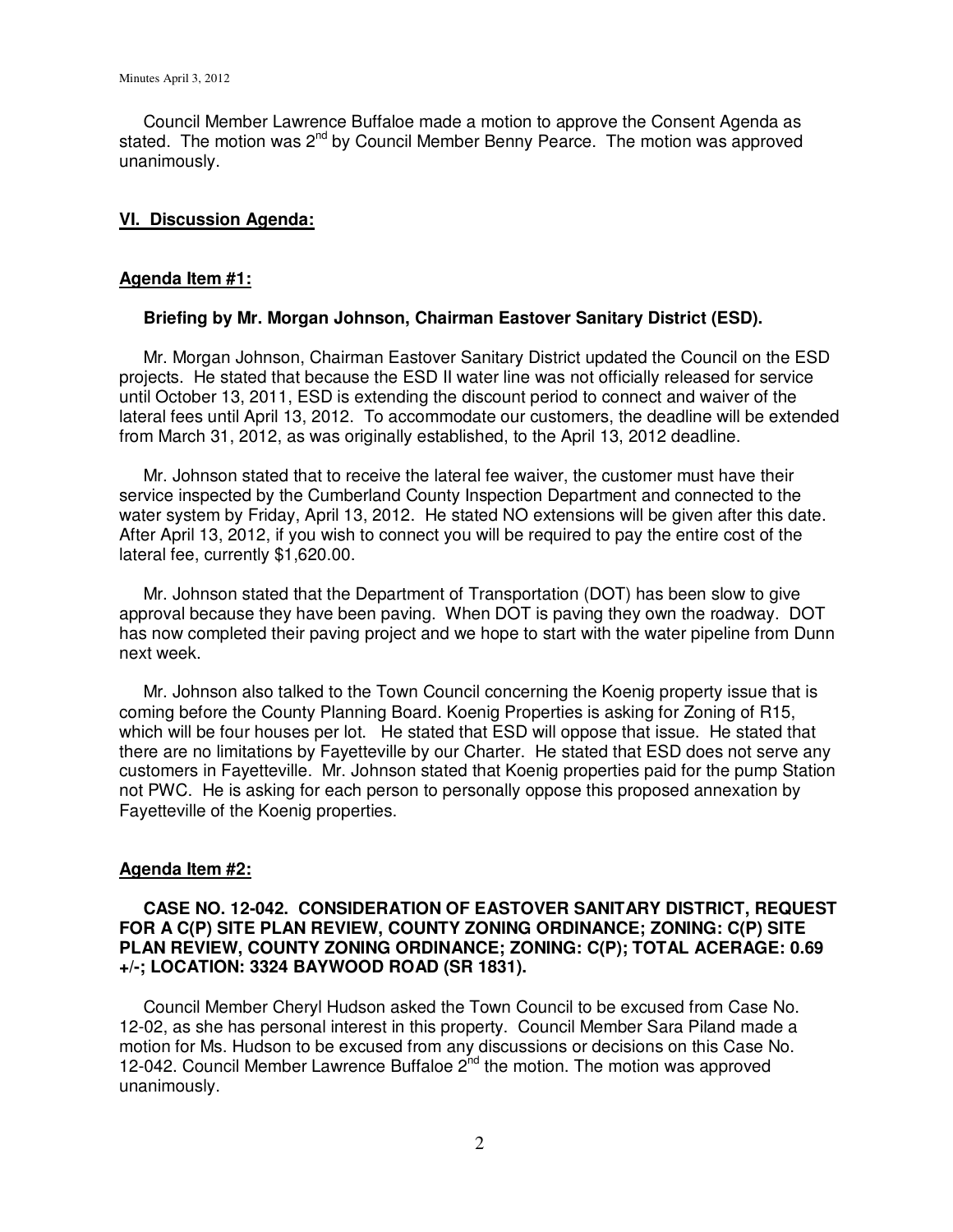Mr. Matt Rooney of the Cumberland County Planning & inspections Department briefed the Town Council concerning Case No. 12-042. He stated that the developer is requesting approval of a site plan for public utility storage yard for the Eastover Sanitary District. The site will be used for the open storage of equipment and supplies with a future proposed building. The property has 200.00; feet of road frontage along SR 1831 (Baywood Road). The water and sewer when/if needed will be provided by the Eastover Sanitary District. He stated that it is buffered on the East side and backside. He stated that landscaping and shrubs would be needed. He stated that the DOT has a 25' feet right of way for future expansion, and that the right of way request is different. DOT has a 60' feet right of way now, but will require 120' feet by DOT. He stated that 10' feet is dedicated and 15' feet is not reserved a total of 25' feet.

 Mr. Morgan Johnson, 1610 Beard Road, Eastover, NC signed up to speak for Case No. 12- 042. He stated that ESD is to hire a contractor on April 1, 2012, two months before ESD takes over the maintenance late May or June 1, 2012. Mr. Johnson stated that a 30 day delay would not hurt them.

Attorney John Jackson stated that this should be tabled until the next meeting.

 Council Member Benny Pearce made a motion to table Case No. 12-042 until May meeting. The motion was 2<sup>nd</sup> by Council Member Donald Hudson. The motion was approved unanimously.

#### **Agenda Item #3:**

#### **Resolution No. 2012-4 – Congratulating EMS workers.**

 Council Member Benny Pearce read Resolution No. 2012-4 congratulating the Eastover residents Brian Pearce, Larry Smith, and Lee Westbrook as the World Champion Team in the JEMS Games competition at the National EMS conference meeting for two of the last three years, 2010 and 2012. Eastover is fortunate to have this quality of first-responder talent living in our community, as each team member volunteers to help people and save lives. Winning these championships validates that our county has access to the finest EMS service in the world.

#### **Agenda Item #4:**

#### **Discussion of Prayer at Council Meetings.**

 Attorney John Jackson briefed the Council concerning the legality of prayer at public meetings. He stated that he had been contacted by Ms. Kathy Parker with the North Carolina ACLU and informally discussed the ACLU's interest in this area regarding the Forsyth case decision and the implications of that case by those affected entities in our area. He stated that this point there has not been a formal complaint lodged with me, but it is apparent from the articles in the paper that the ACLU has taken an interest locally in this matter.

 Mr. Jackson sated that he had previously briefed the Council regarding the Forsyth case and the fact that the Forsyth Circuit rejected Forsyth County's position and the Supreme Court has not yet accepted the appeal for review. Therefore, we are left with a situation that needs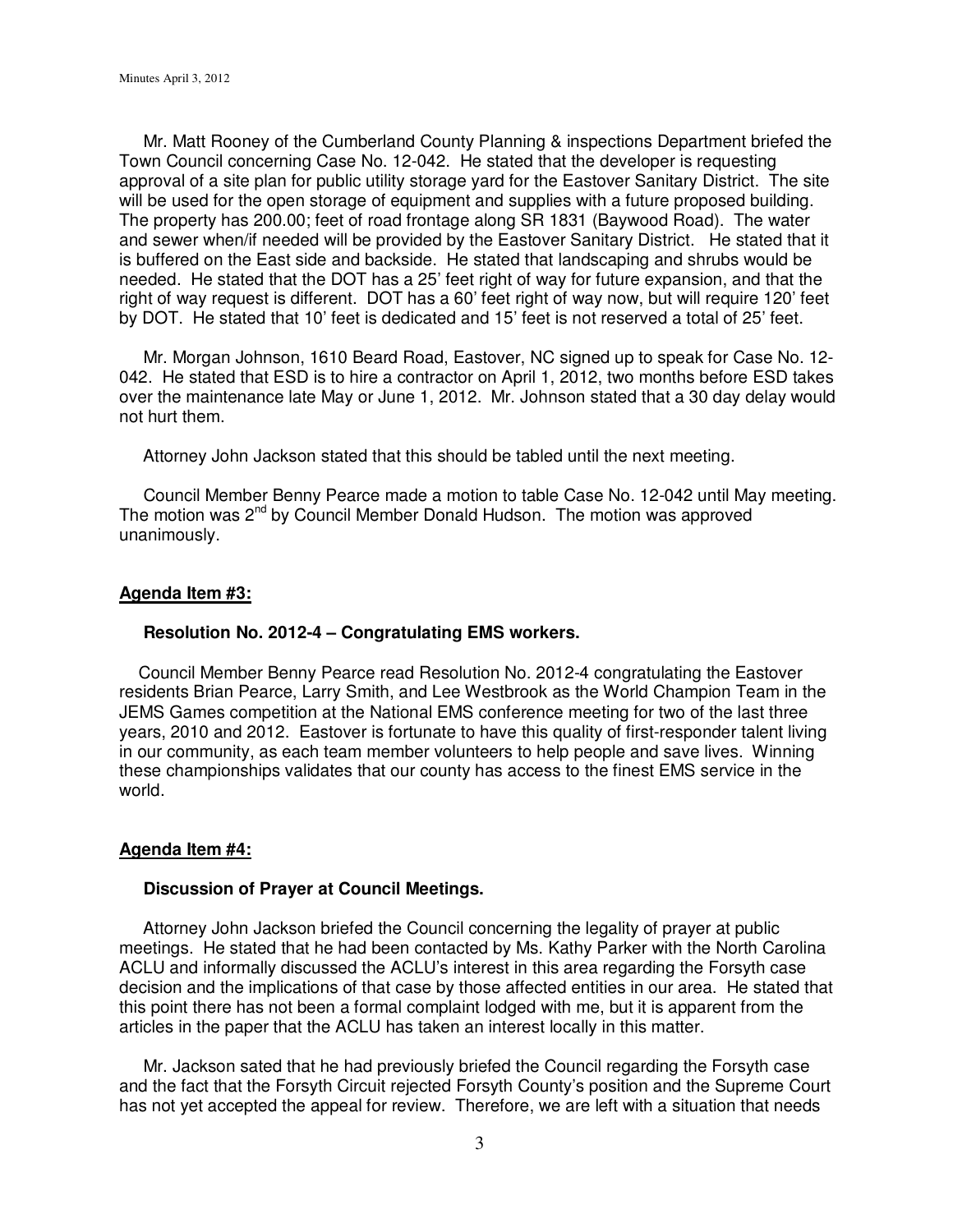addressing and implementing and rather than rewrite and create another interpretation, I have attached a copy of attorney Fred Baggett's opinion, who is a long time city/county attorney and staff attorney for Smith, Moore and Leatherwood and I think that it clearly and simply shows what needs to be addressed and implemented. Also attached is a copy of the Invocation Policy of the City of Fredericksburg, VA which had upheld the Turner case, and specifically upheld the Fourth Circuit ruling.

 Attorney Jackson stated that he would be happy to further clarify or discuss the actual implementation and the position that the governing body of each of the addressees' chooses to go. He stated while it is one of the most controversial and divisive opinions, I as your attorney am bound to recommend that the procedures outlined in the case be adopted and followed. He stated that we have all dreaded this point, but it has finally arrived. It is my professional opinion that our procedures need to be modified to bring us into compliance, because I am firmly convinced that with the elevated interest, there is a real possibility of litigation against private special interest group or individuals.

Attorney Jackson stated that there certain words you can say and some you cannot.

Attorney Jackson offered four options:

- 1. Continue in our current manner and risk legal action.
- 2. Adopt and enforce the City of Fredericksburg policy.

 3. Allow a moment of silence for those wanting to pray as they wish prior to the Pledge of Allegiance.

4. Eliminate prayer completely from our meetings.

 Council Member Benny Pearce requested that Attorney Jackson and Mr. Nazarchyk to prepare an Agenda directed document in writing to this effect incorporating option #3, and present to the Council at the next meeting. Attorney Jackson sated that he and Mr. Nazarchyk would work on this.

#### **VII. Receive Mayors Update**:

 Mayor McLaurin stated that they 2 or 3 pallets of sod in the Talley Woodland Park. The Council authorized the Town Manager to purchase the sod for the park.

 Mayor McLaurin stated that the hedges need to be taken down on Middle Road on the new Town property. Also clean up of trees roots, etc., also need to be cleared off this area. Council Member Benny Pearce made a motion that the Town Manager take care of this action. The motion was  $2^{nd}$  by Council Member Cheryl Hudson. The motion was approved unanimously.

 Mayor McLaurin stated that we need signage on the fence that the Talley Woodland Park is closed after dark.

 Mayor McLaurin briefed the Council concerning Heritage Day, May 5, 2012. Council Member Willie Geddie stated that he is trying to set up a tent of the "olden days", such as canned foods, antique farm equipment etc.